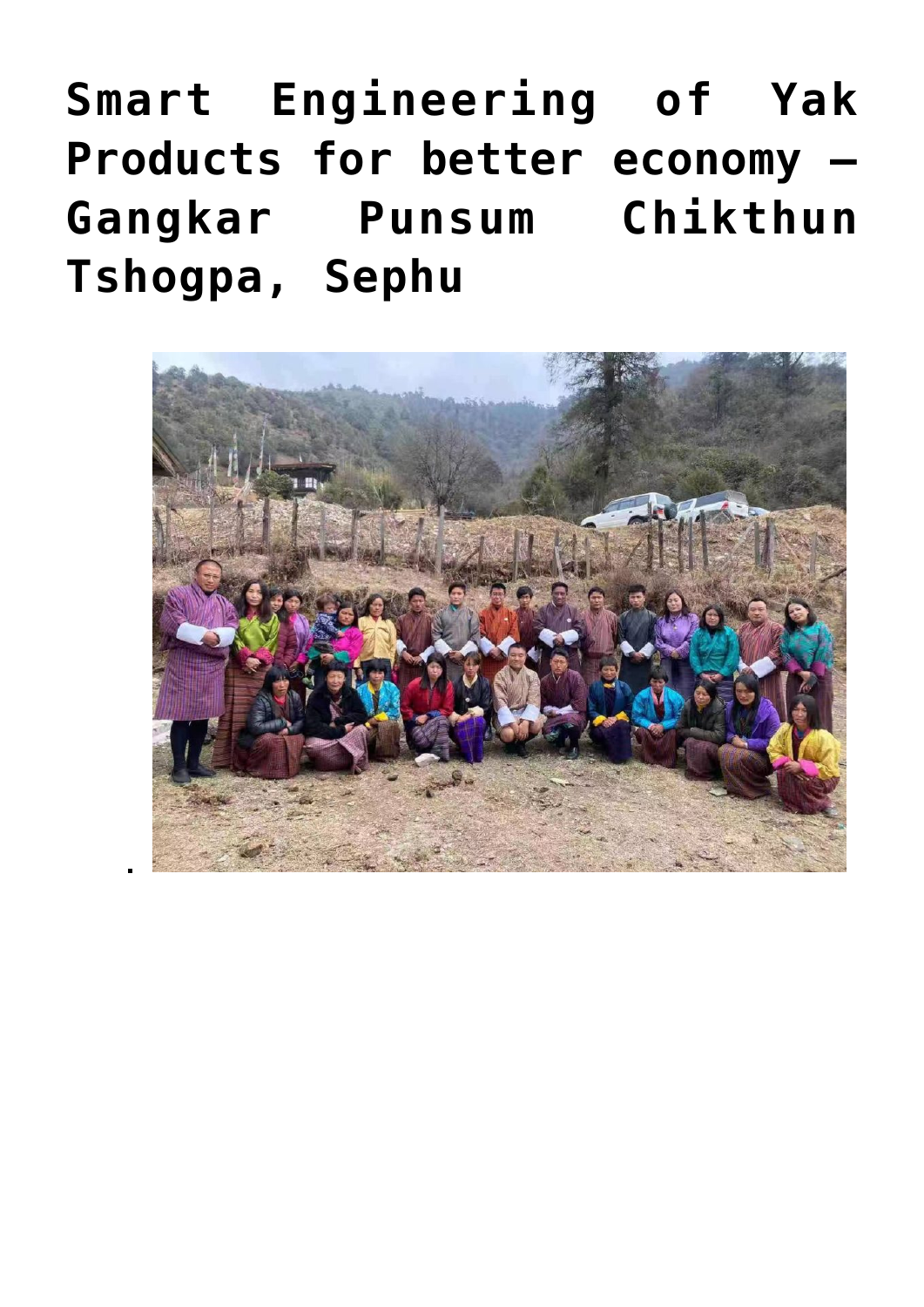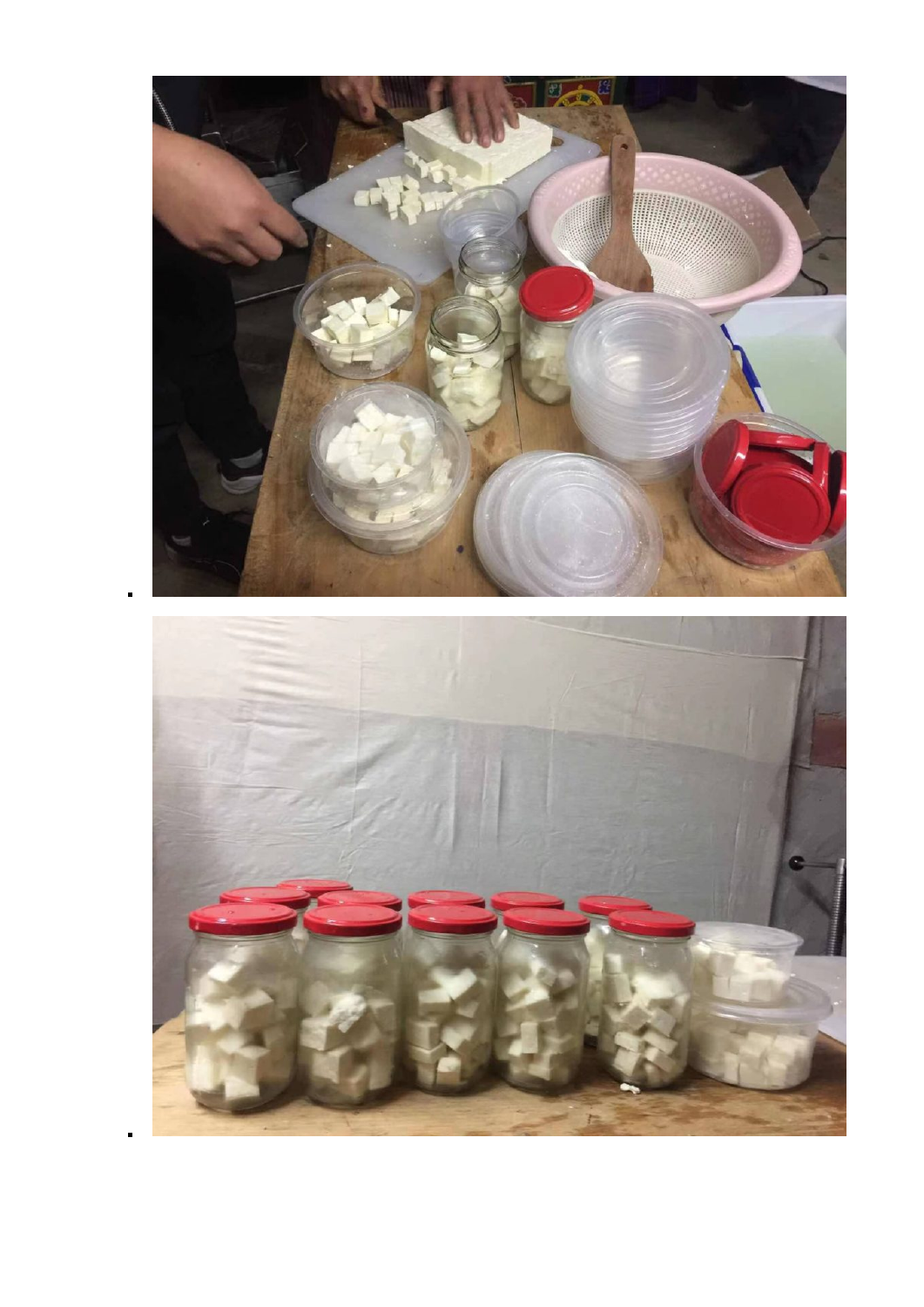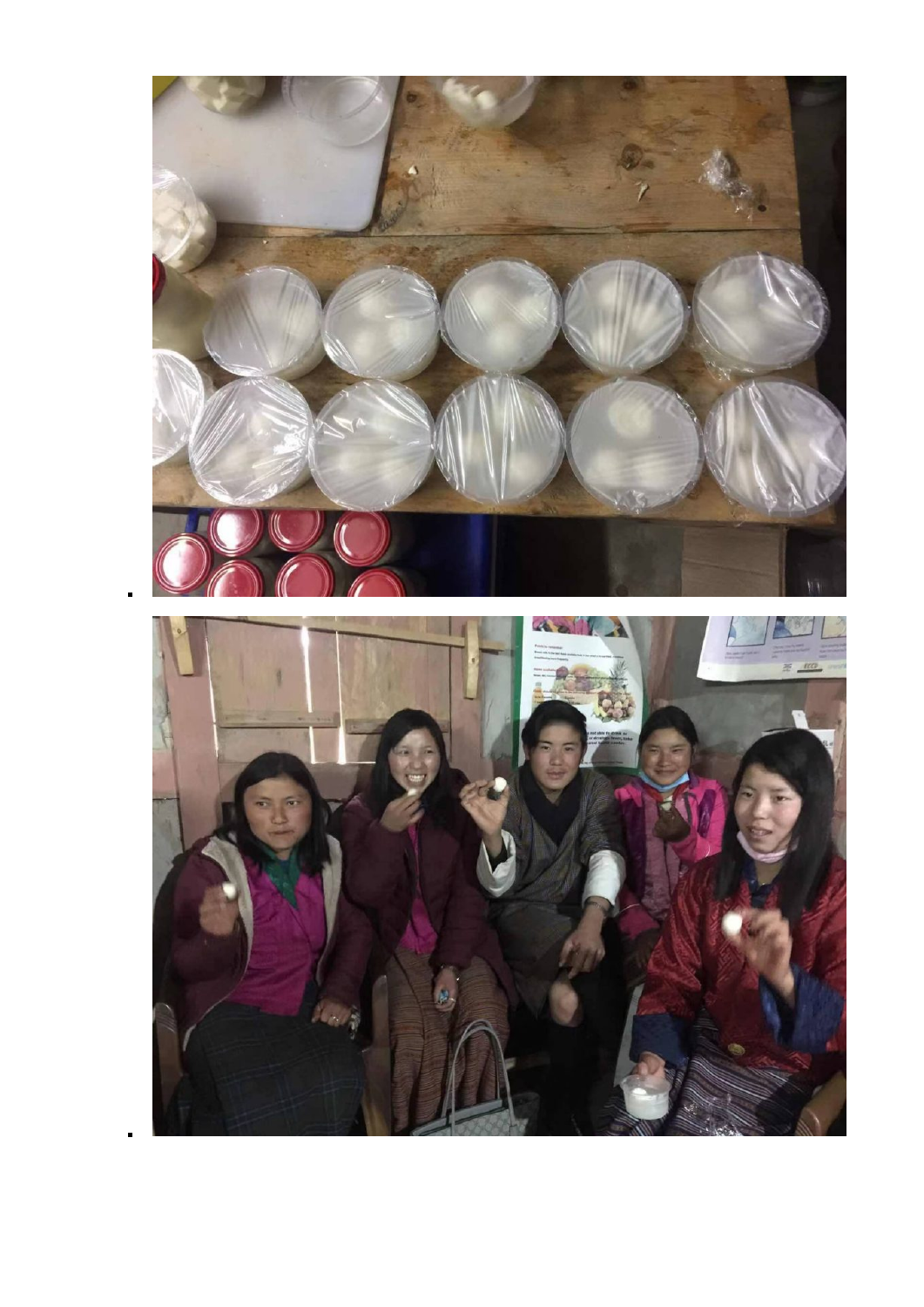

26-02-2021: The high altitude and rough mountains with shorter summer and longer winter limits the agriculture farming to the highlanders. The northern alpine regions are home to various nomadic communities starting from Haa in the western Bhutan to Merak and Sagteng in the extreme eastern regions. Yak farming is indispensible to these communities for their livelihood since immortal. Lately, there is decline in yak farming mainly due to hardships and low return income and opportunities as compared to urban areas and low land. Therefore, in order to make yak herding and dairying activities more attractive and encourage especially the younger generation, it is essential to progress towards smart profitable enterprise development interventions.

With this objective, the National Highland Research and Development Centre (NHRDC) in collaboration with Regional Livestock Development Centre (RLDC-Wangduephodrang) and the Livestock Sector, Wangdue Phodrang Dzongkhag is organizing eight days training (Four days each in two groups) to the